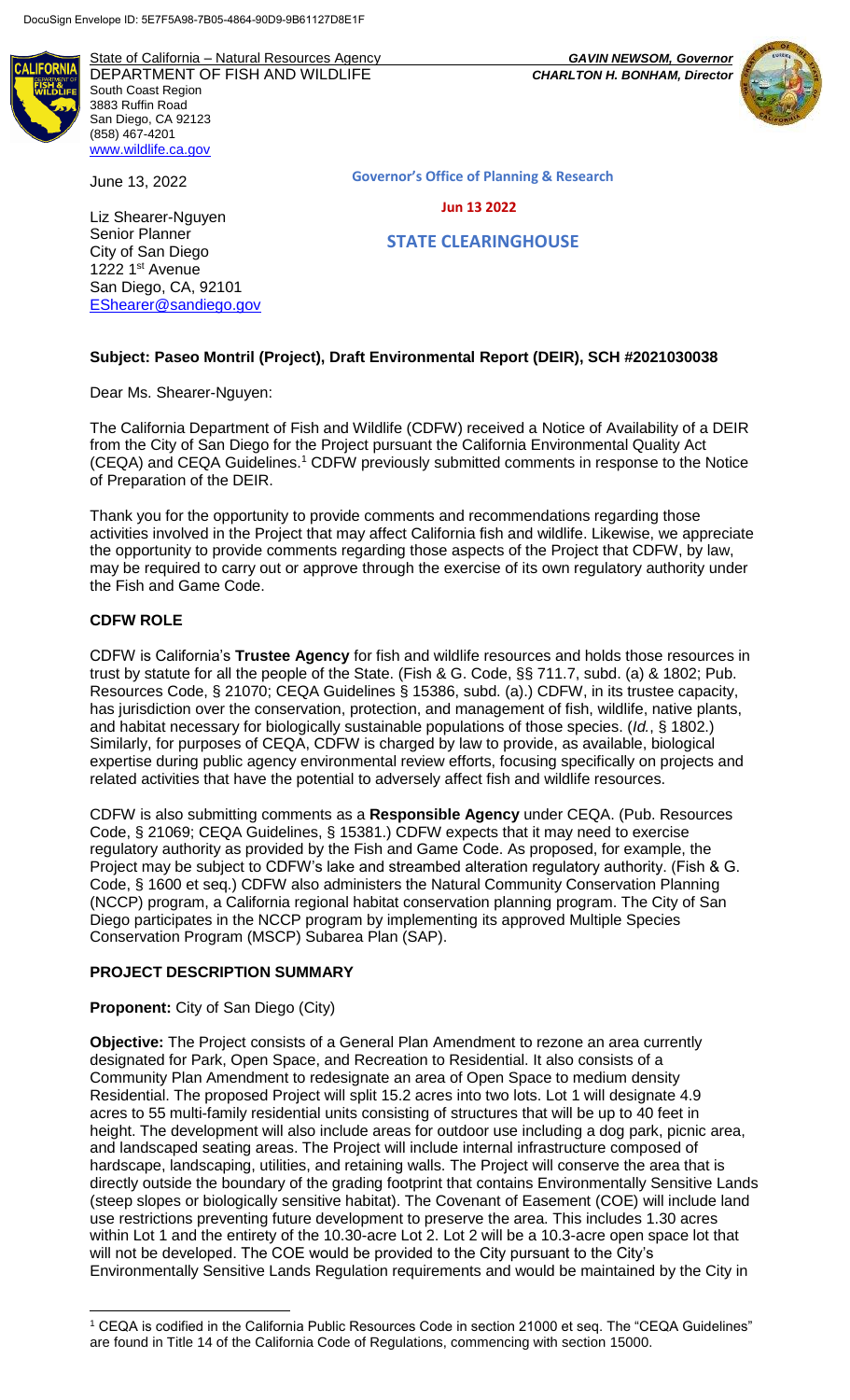Elizabeth Shearer-Nguyen, Senior Planner City of San Diego June 13, 2022 Page 2 of 4

perpetuity pursuant to the City's Biology Guidelines. The COE would include land use restrictions. No public access to the open space preserve would be permitted.

**Location:** The Project site is located east of Rancho Peñasquitos Boulevard at the terminus of Paseo Montril in the community of Rancho Peñasquitos. The site is generally bounded by Interstate 15 on the east and State Route 56 to the north, with a retirement residential community and commercial property to the west.

**Biological Setting:** The Project area is comprised of two native vegetation communities, one nonnative vegetation community, and two land cover types: Diegan coastal sage scrub (CSS, 7.78 acres), disturbed Diegan coastal sage scrub (5.37 acres), eucalyptus woodland, disturbed habitat, and developed land. CSS is the dominant vegetation community within the Project area. The undeveloped site is in the City's Subarea Plan but is outside of the City's Multi-Habitat Planning Area (MHPA). Mitigation for impacts to 3.24 acres of CSS (including disturbed) would be accomplished onsite at a 1.5:1 mitigation ratio by the preservation of 4.86 acres of Tier II habitat, which is also outside of the MHPA. Ultimately, the Project would preserve 11.6 acres of the 15.2 acre site as open space within a COE and would focus the development area closest to the adjacent existing homes to the west and commercial area to the south. While the Project would develop within a hillside area, the proposed development would be designed to integrate into the hillside with terracing and use of walls that minimize the grading footprint as well as the preservation of approximately 75% of the site as onsite open space.

Focused rare plant surveys were conducted in April and May 2021. Sensitive plants detected onsite include San Diego County viguiera (San Diego sunflower; *Bahiopsis laciniata*; California Rare Plant Rank [CRPR] 4.3) and coast barrel cactus (*Ferocactus viridescens*; CRPR 2B.1 and MSCP Covered Species). Coast barrel cactus is located within the proposed open space area and would not be directly impacted by the Project.

Two special status species and MSCP Covered Species with the potential to occur on the Project sites include coastal California gnatcatcher (gnatcatcher; *Polioptila californica californica*; ESAlisted threatened) and western bluebird (*Sialia mexicana*; MSCP Covered Species). These species were observed during the biological reconnaissance survey in January 2020. Five gnatcatcher individuals were observed in CSS habitat, including one individual located in the western portion, and two pairs located in the southwestern portion of the Project area. Western bluebird was observed within disturbed CSS along the southern boundary of the Project area. According to the DEIR, suitable nesting conditions are not present within the survey area and the species is not expected to nest on the site.

The following additional sensitive wildlife species were determined to have moderate potential to occur within the Project area: Southern California legless lizard (*Anniella stebbinsi*; CDFW Species of Special Concern (SSC)), San Diegan tiger whiptail (whiptail; *Aspidoscelis tigris stejnegeri*; SSC), red diamondback rattlesnake (*Crotalus ruber*; CDFW SSC), Blainville's horned lizard (*Phrynosoma blainvillii*; SSC), Coronado skink (*Plestiodon skiltonianus interparietalis*; SSC)*,* and coast patchnosed snake (*Salvadora hexalepis virgultea*; SSC). Northwestern San Diego pocket mouse (*Chaetodipus fallax fallax*; SSC) has a low to moderate potential to occur.

## **COMMENTS AND RECOMMENDATIONS**

CDFW offers the comments and recommendations below to assist the City in adequately identifying and/or mitigating the Project's significant, or potentially significant, direct and indirect impacts on fish and wildlife (biological) resources. Editorial comments or other suggestions may also be included to improve the document. Based on the potential for the Project to have a significant impact on biological resources, CDFW concludes that an Environmental Impact Report is appropriate for the Project.

## **I. Mitigation Measure or Alternative and Related Impact Shortcoming**

## **COMMENT #1: Nesting Birds**

According to the Biological Technical Report, the Project area supports habitat primarily for upland species within CSS and disturbed CSS habitats. These upland habitats provide foraging and nesting habitat for migratory and resident bird species and other wildlife species (Dudek 2022). Per Fish and Game Code section 3503, it is unlawful to take, possess, or needlessly destroy the nest or eggs of any bird, except as otherwise provided by this code or any regulation made pursuant thereto.

To avoid impacts to nesting birds, CDFW recommends that clearing of vegetation occur outside of the peak avian breeding season, which generally runs from February 1 through September 1 (as early as January 1 for some raptors). If Project construction is necessary during the bird breeding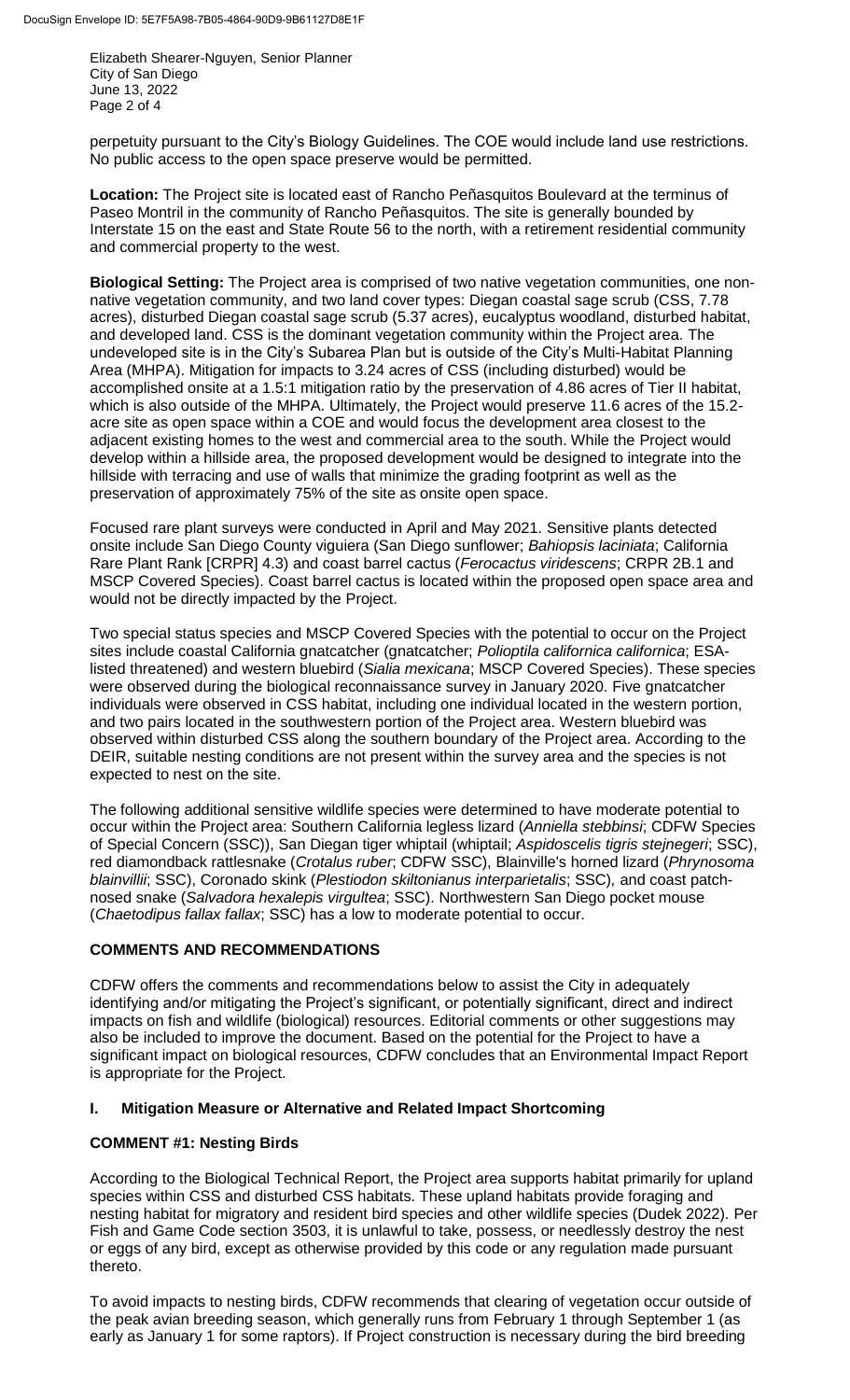Elizabeth Shearer-Nguyen, Senior Planner City of San Diego June 13, 2022 Page 3 of 4

season, a qualified biologist with experience in conducting bird breeding surveys should conduct weekly bird surveys for nesting birds, within three days prior to the work in the area, and ensure no nesting birds in the Project area would be impacted by the Project. If an active nest is identified, a buffer should be established between the construction activities and the nest so that nesting activities are not disturbed. For the given Project site, CDFW generally recommends a 100-foot buffer for common avian species, 300 feet for listed or highly sensitive species (that are otherwise not addressed by the MSCP), and 500 feet for raptors. The buffer should be delineated by temporary fencing and remain in effect as long as construction is occurring. No Project construction should occur within the fenced nest zone until the young have fledged, are no longer being fed by the parents, have left the nest, and will no longer be impacted by the Project. Reductions in the nest buffer distance may be appropriate depending on the avian species involved, ambient levels of human activity, screening vegetation, or possibly other factors.

# **COMMENT 2: Lighting Impacts During and Post Project**

The Project proposes installation of additional lighting for reasons including, but not limited to, pedestrian circulation, visibility, bicycle safety, comfort, and vehicular traffic. Construction and postconstruction activities may increase night-time lighting pollution impacts to the 10.30-acre lot designated as open space adjacent to the Project footprint. This lot includes Environmentally Sensitive Lands and these activities could potentially affect the behavior of the wildlife species utilizing the Project site. Permanent and temporary artificial lighting installed along the edge of the construction area adjacent to the open space may negatively impact nesting bird success by altering their timing of laying eggs. Streetlamps and other artificial lighting may cause birds to perceive days as longer than they are and cue nesting timing that is not consistent with their natural history and behavior. Typical nesting behaviors are timed to meet peak conditions for food availability; therefore, disruption of this process could result in nest abandonment or reduced reproductive success for nesting species within the Project and open space boundary. CDFW recommends all Project-related artificial lighting be low level, anti-glare, shielded, and directed downward to minimize impacts to avian species as well as other species that inhabit or utilize the open space area.

## **COMMENT 3: Fuel Modification and Brush Management**

The proposed Project is within a Very High Fire Hazard Severity Zone. The DEIR states that the Project will include brush management zones, vegetation management, and a fuel modification area. Maintenance and operation of the Project would be financed through an established Home Owner's Association (HOA). The HOA would be required to contract with qualified professionals for the long-term care and maintenance of the bioretention basins and fuel modification zones. Because the fuel modification and brush management would equate to a permanent impact to existing open space, CDFW recommends that all fuel modification zones be included within the development footprint to avoid any further impacts to the open space area. These zones should be considered a permanent impact and mitigated as such.

## **COMMENT 4: Covenant of Easement**

The DEIR indicates that the Project includes 11.6 acres (1.3 acres on Lot 1 and 10.30 acres on Lot 2) of open space which would be placed within a COE. The COE would be provided to the City pursuant to the City's Environmentally Sensitive Lands Regulation requirements and would be maintained by the City in perpetuity pursuant to the City's Biology Guidelines. The COE would include land use restrictions and no public access to the open space preserve would be permitted (City of San Diego, 2020).

CDFW appreciates the City's commitment to manage the preserve and recommends the final EIR provide an assured funding source and long-term habitat management plan for the maintenance of the preserve in perpetuity.

## **ENVIRONMENTAL DATA**

CEQA requires that information developed in environmental impact reports and negative declarations be incorporated into a database which may be used to make subsequent or supplemental environmental determinations. (Pub. Resources Code, § 21003, subd. (e).) Accordingly, please report any special status species and natural communities detected during Project surveys to the California Natural Diversity Database (CNDDB). The CNNDB field survey form can be filled out and submitted online at the following link:

[https://wildlife.ca.gov/Data/CNDDB/Submitting-Data.](https://wildlife.ca.gov/Data/CNDDB/Submitting-Data) The types of information reported to CNDDB can be found at the following link: [https://www.wildlife.ca.gov/Data/CNDDB/Plants-and-Animals.](https://www.wildlife.ca.gov/Data/CNDDB/Plants-and-Animals)